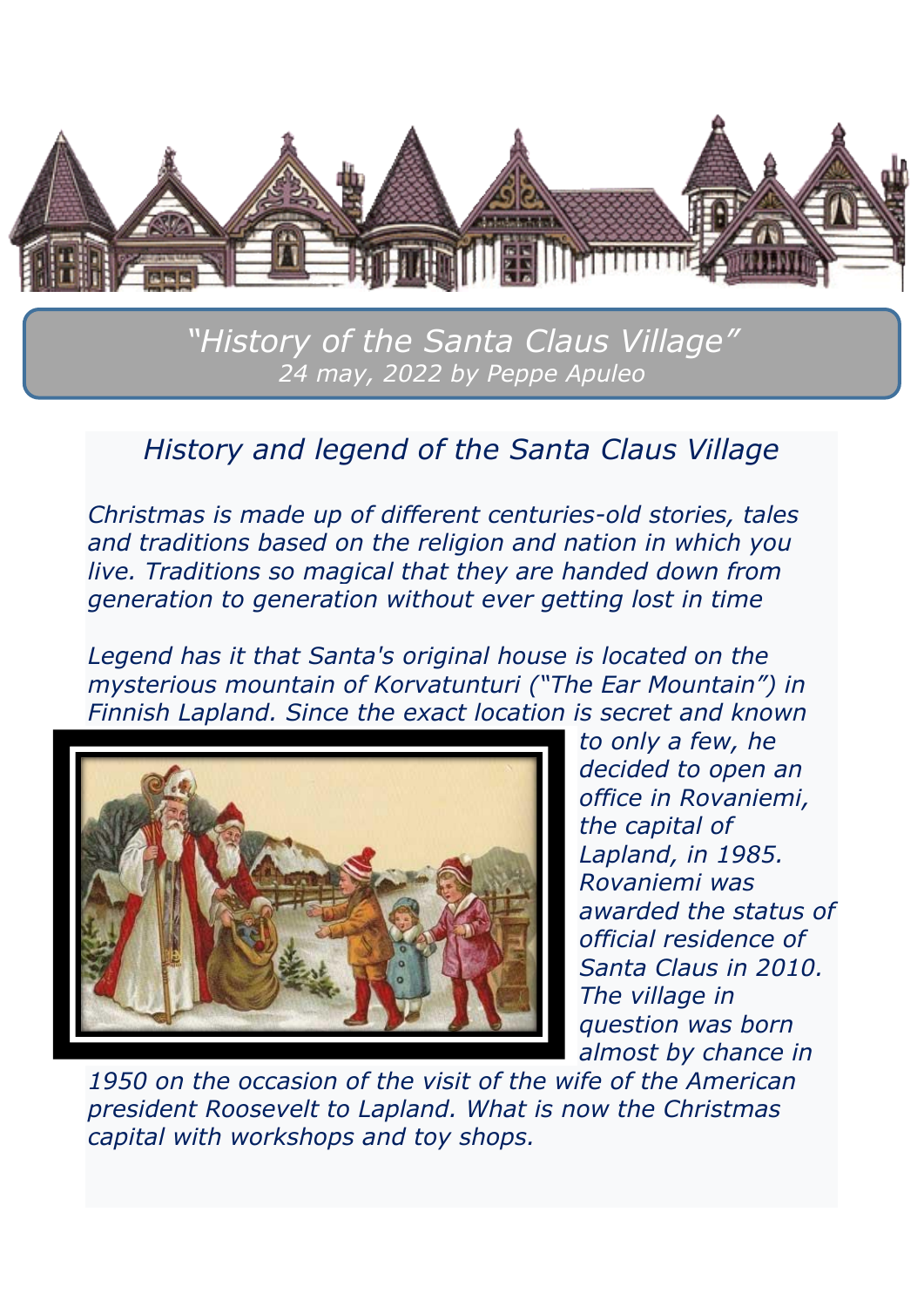In the post office you will find Santa Claus himself, intent on *hand stamping and sending Christmas letters that arrive from all over the world. The letters left in the red mailbox are sent all over the world by Santa's elves complete with postage stamps from the kingdom of Santa Claus.*

*Those unable to visit the Santa Claus Village can send their letter to the following address: Joulupukki, Joulupukin Pääposti, FI-96930 Napapiiri, Finland.*

*Over the years I have been passionate about Christmas in America trying to really understand what the difference is between Christmas in real life and movie films, as I am a fan of American Christmas comedies. in these researches I have focused on the topics and activities listed below.*



#### *Street singers.*

*Street singers are seen in every Christmas movie. Dress in historical Victorian period clothing. In reality, as in the movies, they brighten up holidays by singing traditional songs along the streets, or they go from house to house.*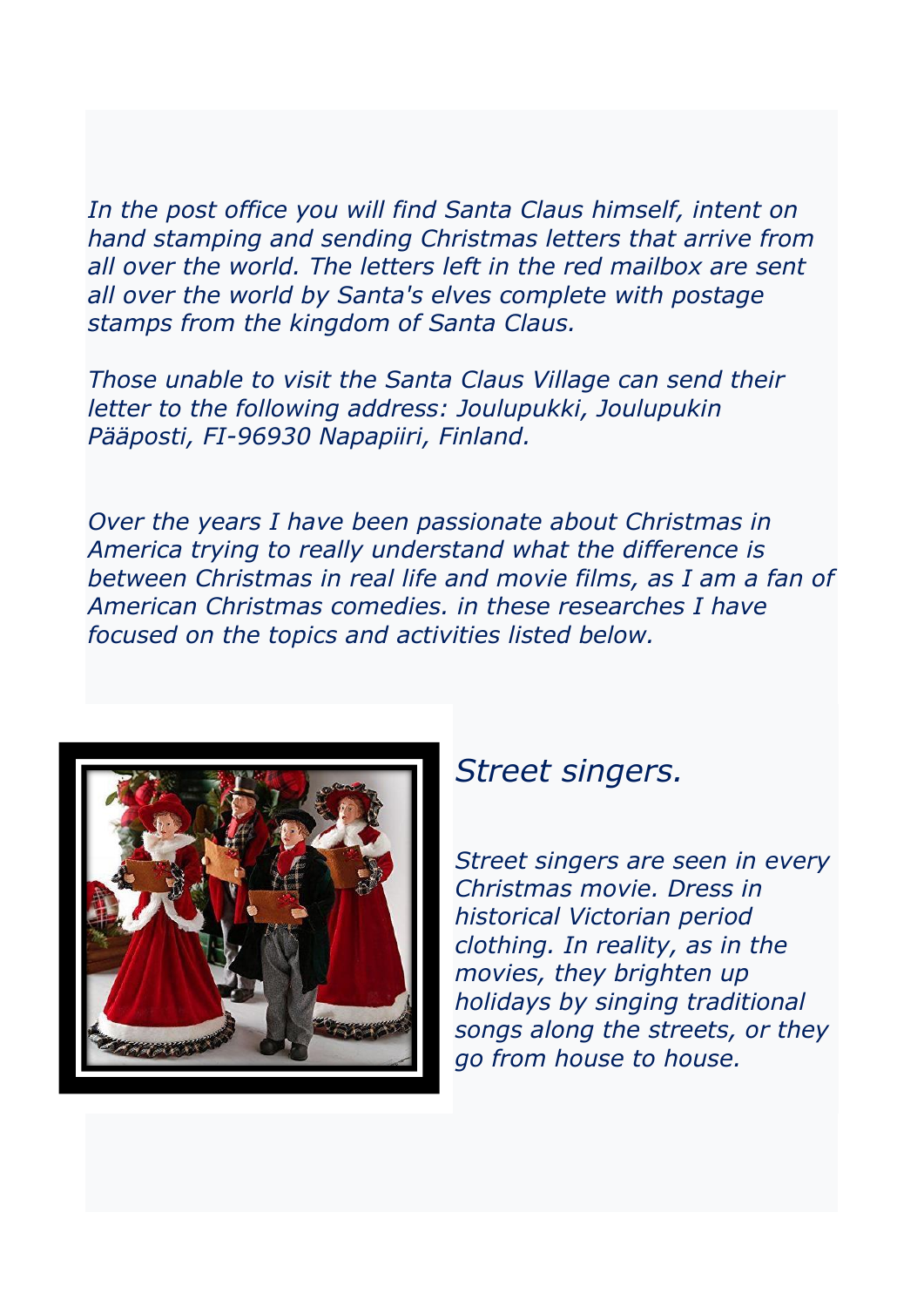#### *Where to buy the Christmas tree in America. Entire families choose the Christmas tree in a rich display of fir trees, which give the idea of a winter wonder garden. in America these areas really exist.*

# *The tradition of lighting the Christmas tree in America.*

*Virtually everyone is familiar with the traditional tree lighting at Rockefeller Center.*

*this is an event that is truly felt and widespread in American cities.*

# *Christmas Illuminations in the United States.*

*Houses whose decorations can be seen everywhere from entire cities set up with thousands of Christmas lights and characters; competitions for the most beautiful illuminations. Christmas in America is taken very seriously. American citizens even spend \$ 30,000 to \$ 50,000!*

*One of the best known areas is certainly Dyker Heights in New York. This area of Brooklyn is dressed in spectacular light displays and giant motorized characters, attracting many visitors.*

*A show not to be missed.*

### *Houses decorated for Christmas in America.*

*As the decorations for the exterior of the houses are made, so also for the interiors. American houses are a tribute to decorations All the rooms in the house are decorated. Many Americans open their homes to visitors.*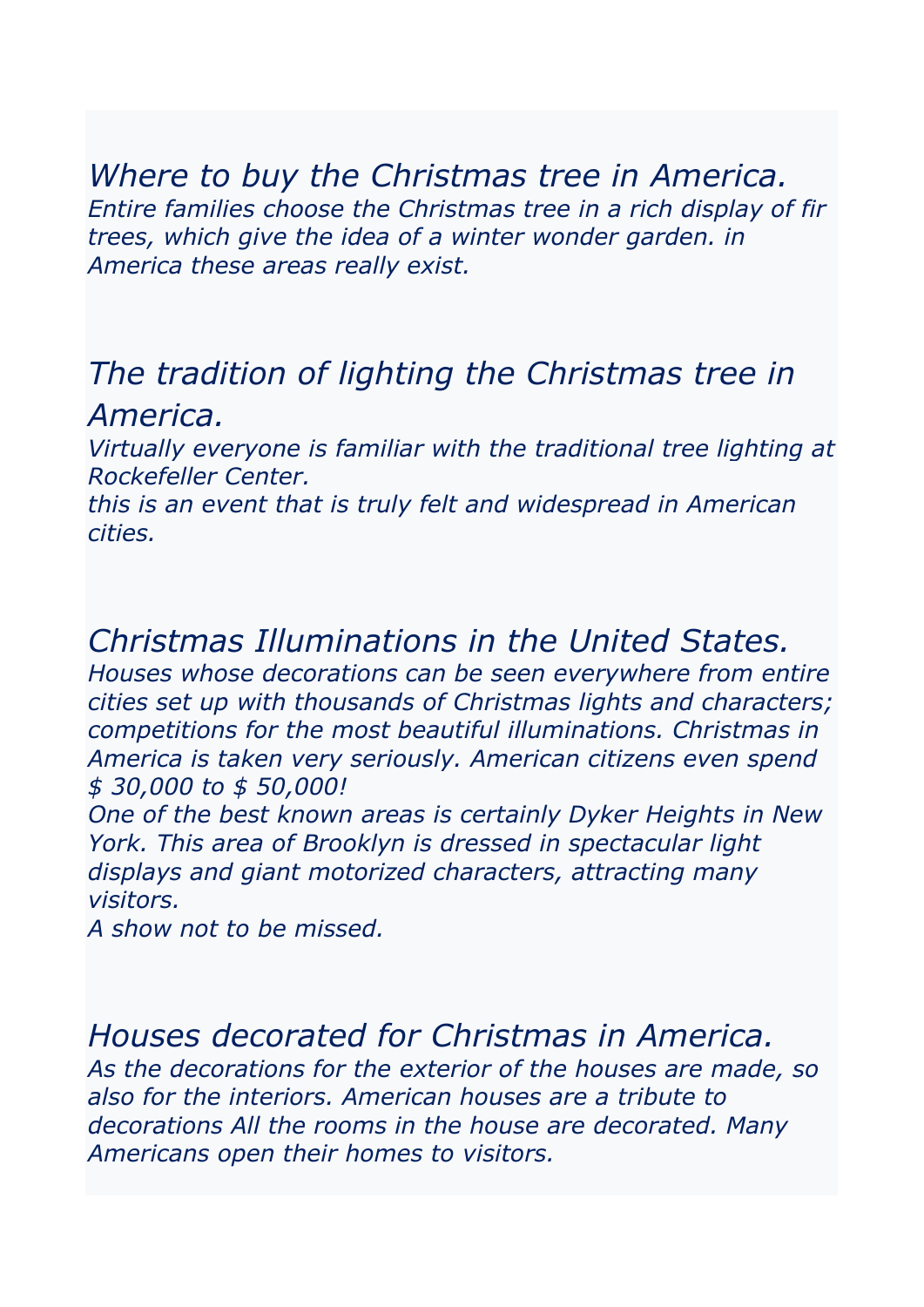## *Ice skating rink*

*The skating rink is an important appointment for Americans, many bring their skates with them and, as soon as they leave the office, they go skating with friends and relatives! access to the slopes is free and you only pay for the rental of skates for those who don't have them.*

# *The native difference between film and reality*

*In many American films or comedies, where we talk about Christmas, many cities are transformed, with lots of decorations and decorations, into themed Christmas markets. In reality, in America there are Christmas villages with decorations, fabulous decorations and Christmas markets where you can meet Santa Claus with his sleigh.*

# *Christmas in America. Traditions, Christmas lunch*

*The most important day in America is December 25, December 24 is a working day, certainly felt. The tradition of the Christmas lunch is more common than the Christmas Eve dinner, it provides a menu similar to that of Thanksgiving. During the night of December 24, the children prepare a small meal for Santa Claus and Rudolph the reindeer, based on milk, cookies and carrots.*

### *Gift and Cards*

*When a gift is given to an American, it is always accompanied*  by a greeting card. There are many shops that sell greeting *cards of all sizes, and many models, gift cards are also used which are Christmas cards with a family photo, all this is in the movies and in reality.*